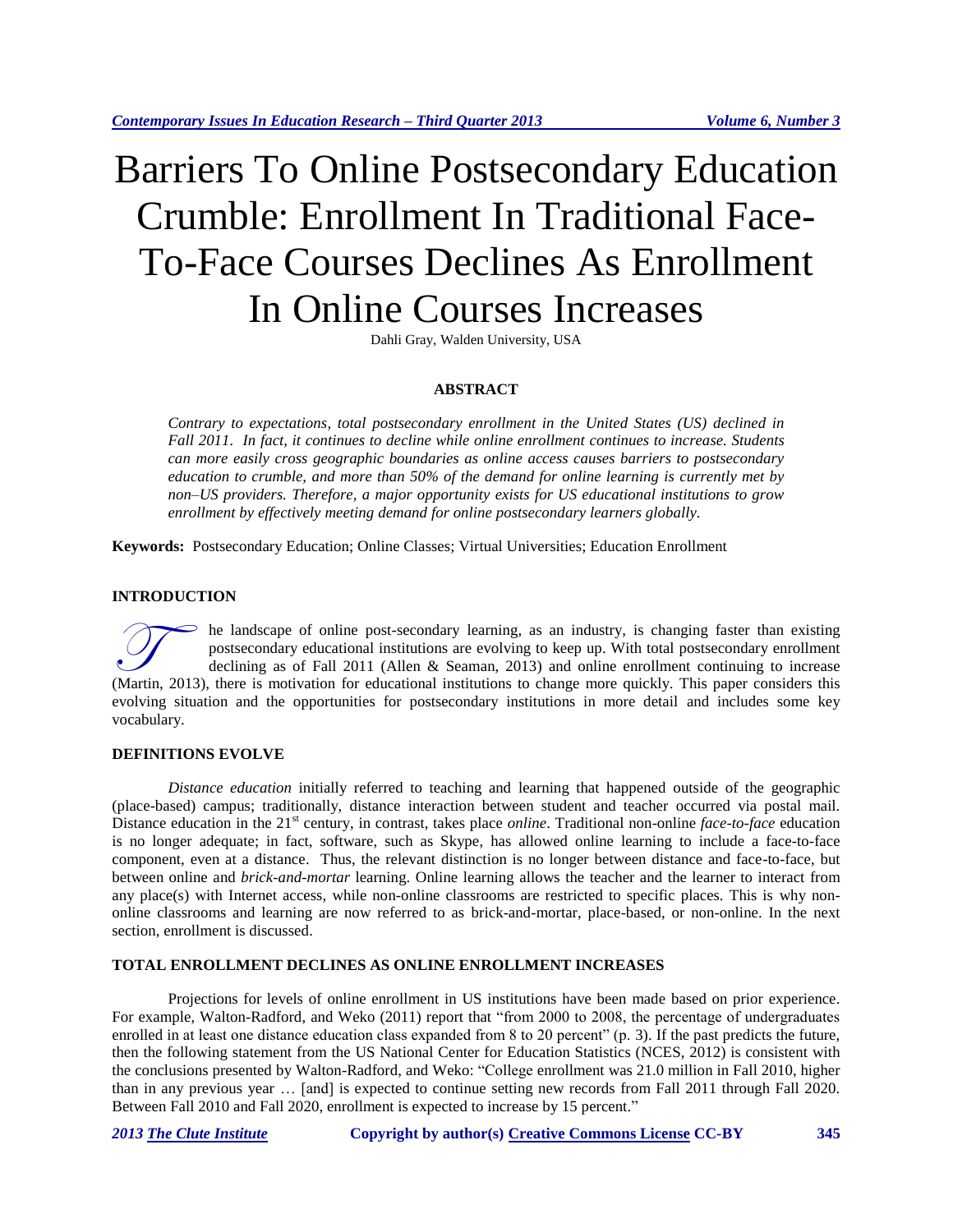# *Contemporary Issues In Education Research – Third Quarter 2013 Volume 6, Number 3*

However, overall college enrollment did not set a new record for Fall 2011. Allen and Seaman (2013) report that total enrollment decreased in Fall 2011 as compared to Fall 2010 (by 22,013 enrollments, representing a .1% decrease), while online enrollment increased (by 572,512 enrollments, representing a 9.3% increase of online enrollments) (p. 36). Crucially, this means that *non-online enrollments declined by 594,525* (i.e., 572,512 increase in online enrollments plus the overall decline in enrollments of 22,013). Table 1 provides details regarding total and online college enrollment.

|                  |                   |                    |                      | Online               |                    | Online               |
|------------------|-------------------|--------------------|----------------------|----------------------|--------------------|----------------------|
|                  |                   | Annual             | <b>Students</b>      | <b>Enrollment</b>    | Annual             | <b>Enrollment</b> as |
|                  |                   | <b>Growth Rate</b> | <b>Taking at</b>     | <b>Increase over</b> | <b>Growth Rate</b> | a Percentage         |
|                  | <b>Total</b>      | of Total           | <b>Least One</b>     | the Previous         | of Online          | of Total             |
|                  | <b>Enrollment</b> | <b>Enrollment</b>  | <b>Online Course</b> | Year                 | <b>Enrollment</b>  | <b>Enrollment</b>    |
| <b>Fall 2002</b> | 16,611,710        | NA                 | 1,602,970            | NA                   | NA.                | 9.6%                 |
| Fall 2003        | 16,911,481        | 1.8%               | 1,971,397            | 368,427              | 23%                | 11.7%                |
| <b>Fall 2004</b> | 17,272,043        | 2.1%               | 2,329,783            | 358,386              | 18.2%              | 13.5%                |
| Fall 2005        | 17.487.481        | 1.2%               | 3,180,050            | 850.267              | 36.5%              | 18.2%                |
| <b>Fall 2006</b> | 17.758.872        | 1.6%               | 3,488,381            | 308.331              | 9.7%               | 19.6%                |
| <b>Fall 2007</b> | 18,248,133        | 2.8%               | 3,938,111            | 449,730              | 12.9%              | 21.6%                |
| <b>Fall 2008</b> | 19,102,811        | 4.7%               | 4,6606,353           | 668,242              | 16.9%              | 24.1%                |
| Fall 2009        | 20.427.711        | 6.9%               | 5,579,022            | 972.669              | 21.1%              | 27.1%                |
| <b>Fall 2010</b> | 21,016,126        | 2.9%               | 6,142,280            | 563,258              | 10.1%              | 29.2%                |
| <b>Fall 2011</b> | 20.994.113        | $-1\%$             | 6.714.792            | 572.512              | 9.3%               | 32%                  |

**Table 1: Total And Online Enrollment In Degree-Granting Postsecondary Institutions—Fall 2002 Through Fall 2011**

Table from Allen and Seaman (2013, p. 36).

Adkins (2013) reports and predicts the following:

*There are more than 40 million online higher education students in the world that take one or more of their classes online as of February 2013. All of these students are participating in formal education programs. By 2017, 24.5 million higher education students in the US will be taking one or more of their classes online. What makes the US unique is that 4.4 million of these students will be taking all of their classes online by 2017.* (p. 19)

Time will tell if the predictions are to be realized. Providers of online classes from institutions outside of the US are discussed in the next section.

## **ONLINE DEMAND MET BY NON-US INSTITUTIONS**

Adkins (2013) concluded that with 40 million higher education students in the world taking one or more online classes and less than 10 million of them having been covered by the US data presented in Table 1 above, there remain over 75% of online students in programs outside of the US. As Adkins (2013) concludes, outside of the US "an education revolution [is] underway [and] it is the inexorable move away from print textbooks and classroom instruction, with the most dramatic events occurring in Latin America, Africa, and Asia" (p. 19). This has come about despite the increasing recognition of the importance of online education in the US; Allen and Seaman (2013) report that in contrast to 2002, when less than 50% of US higher education institutions viewed online education as critical to long-term plans, in 2012 nearly 70% viewed it as vital (p. 4).

The University of South Africa (UNISA) presents an example of how the demand for online higher education is being met in a developing economy. In 2005, UNISA made a commitment to open distance education (UNISA, 2013). The stated motivation of the African Virtual University (AVU) - UNISA's online initiative (AVU, 2013) - is to increase "… access to quality higher education and training through the innovative use of information communication technologies." Increasing access is in response to increasing unmet demand.

The regulatory framework of US-based institutions partially explains their inability to meet the global demand for online learning. Reindl (2013) concludes that "[t]he current patchwork of state regulations regarding online education poses challenges for states, institutions, and students" (p. 3).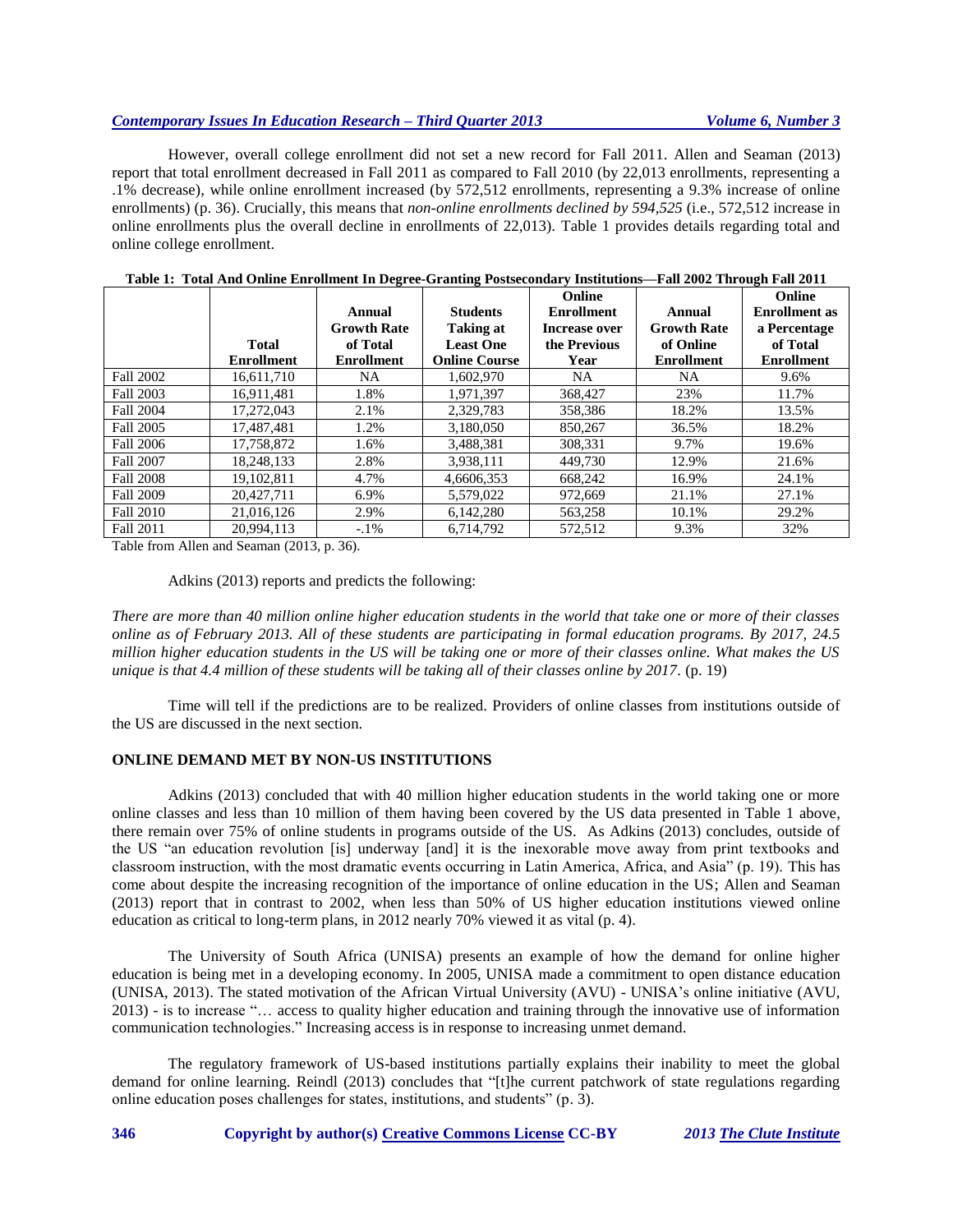# **DELIVERY MEDIUM CHANGES BUT US INSTITUTIONS DO NOT**

Adkins (2013) concludes the following:

*The delivery medium in the global education industry is evolving very fast, but relative to the supply chain, there is no revolution afoot. The supply chain (comprised of buyers and sellers) is evolving slowly. Institutions across the globe are changing the way they deliver learning, but the institutions themselves are not undergoing fundamental change. It will be business as usual for the foreseeable future.* (p. 19)

While established educational institutions are resisting fundamental change, online institutions (e.g., Phoenix University, AVU) are capturing a major market share of online education. With overall postsecondary enrollment declining (Martin, 2013), educational institutions must embrace fundamental change to assure their survival and achieve success. One possible approach is considered in the next section.

#### **MOOCs**

Massive open online courses (MOOCs) are free online courses available to everyone. A list of upcoming MOOC lectures is available at http://www.mooc-list.com/. Jacobs (2013) samples numerous MOOCs and grades them as a group, as summarized in Table 2.

| AMMAR AT ALAMMATR WHORA WAARAAR WURKING WARNER |       |  |  |  |
|------------------------------------------------|-------|--|--|--|
| <b>Category Graded</b>                         | Grade |  |  |  |
| Professors                                     | B+    |  |  |  |
| Convenience                                    |       |  |  |  |
| Teacher-to-student interaction                 |       |  |  |  |

## **Table 2: Massive Open Online Courses Graded**

Jacobs reports that "the professor is, in most cases, out of students' reach, only slightly more accessible than the pope." This is of concern because, as Sull (2013) emphasizes, teacher-to-student interaction is vital for successful learning. Table 3 lists teacher behaviors that Sull concludes are vital to student learning in online classes.

#### **Table 3: Teacher Behaviors That Improve Student Learning In Online Classes**

| Respond to all student queries within 24 hours                            |  |  |  |
|---------------------------------------------------------------------------|--|--|--|
| Be detailed and positive in comments on student work                      |  |  |  |
| Respond to all—or nearly all—student postings                             |  |  |  |
| Steer discussion threads in the direction of students' professional needs |  |  |  |
| Offer live chats on a weekly basis                                        |  |  |  |

The appeal and appropriateness of the MOOC are hotly debated (Lohr, 2013) and are certainly worthy of additional research. Those who believe that teacher-to-student interaction is vital to the learning process have questioned the value of the MOOC. At this point, MOOCs remain free and it might be argued that this is a case of one getting what one pays for.

## **FUTURE RESEARCH**

Future research should include the exploration of MOOCs, as just discussed. Future research should also examine online education regulations that hamper existing institutions' ability to deliver online learning (Reindl, 2013, p. 3). Additional research could explore why faculty do not accept online education; Allen and Seaman (2013) report that in the US faculty acceptance of online education was still less than 50% in 2012 (p. 40). There may be valid reasons for their reluctance to accept online education - an issue that will warrant additional research.

#### **CONCLUSIONS**

Postsecondary educational institutions will continue to expand the delivery of online learning as total enrollment declines and demand for online learning increases. Postsecondary education regulation in the US needs to be done on the national level, since the alternative is to deal with more than 50 regulating agencies (one for each